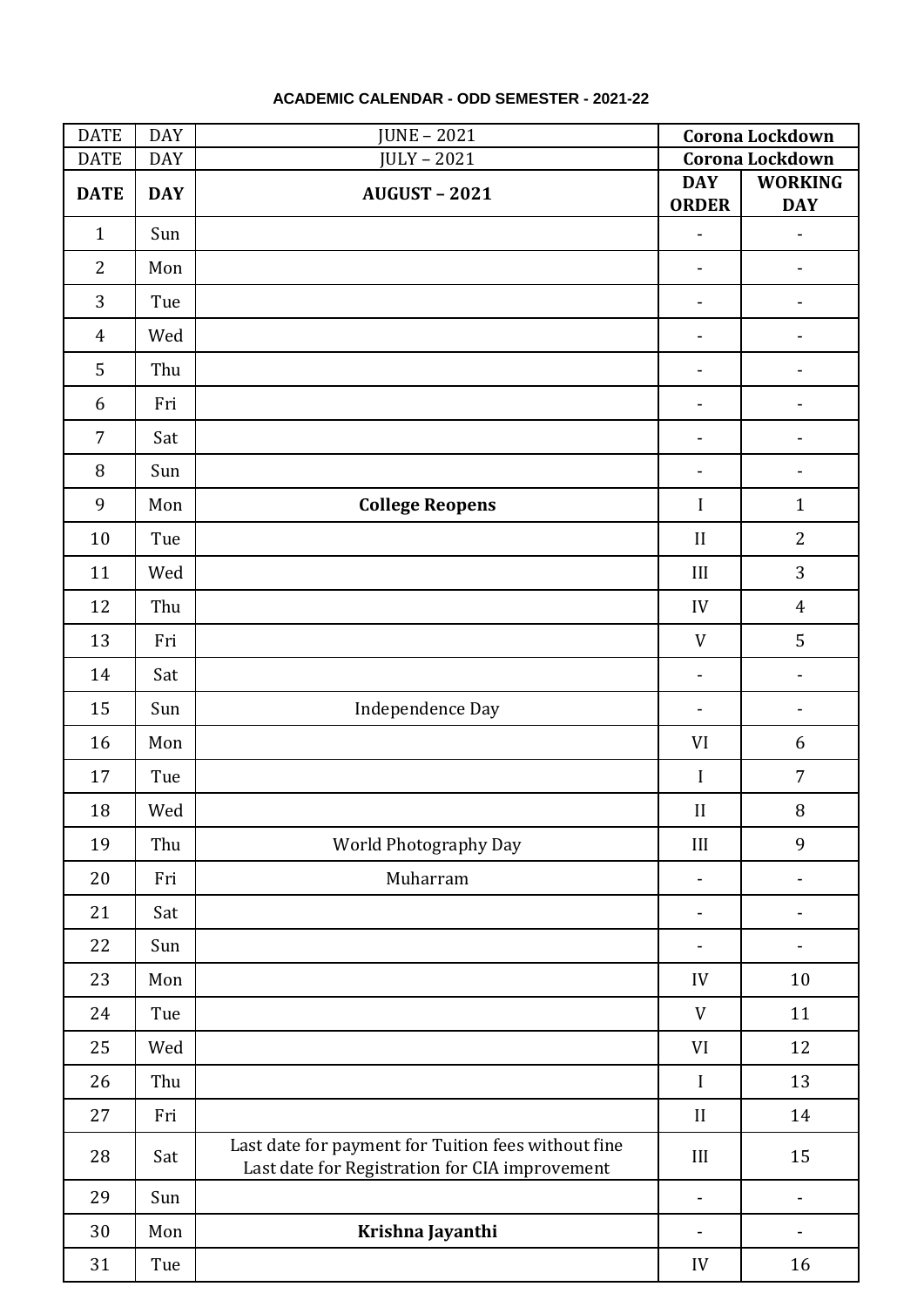| <b>DATE</b>    | <b>DAY</b> | <b>SEPTEMBER - 2021</b>                             | <b>DAY</b><br><b>ORDER</b> | <b>WORKING</b><br><b>DAY</b> |
|----------------|------------|-----------------------------------------------------|----------------------------|------------------------------|
| $\mathbf{1}$   | Wed        |                                                     | V                          | 17                           |
| $\overline{2}$ | Thu        |                                                     | VI                         | 18                           |
| 3              | Fri        |                                                     | $\mathbf I$                | 19                           |
| 4              | Sat        |                                                     | $\overline{\phantom{a}}$   | -                            |
| 5              | Sun        | <b>Teachers Day</b>                                 | $\overline{\phantom{a}}$   | -                            |
| 6              | Mon        |                                                     | III                        | 20                           |
| $\overline{7}$ | Tue        | Last Date for Submission of Assignment - I          | IV                         | 21                           |
| 8              | Wed        | World Literacy Day (UNESCO)                         | $\ensuremath{\text{V}}$    | 22                           |
| 9              | Thu        |                                                     | VI                         | 23                           |
| 10             | Fri        | Vinayakar Chathurthi                                | $\overline{\phantom{a}}$   |                              |
| 11             | Sat        |                                                     |                            |                              |
| 12             | Sun        |                                                     |                            | $\overline{a}$               |
| 13             | Mon        |                                                     | $\mathbf I$                | 24                           |
| 14             | Tue        |                                                     | $\mathbf{I}$               | 25                           |
| 15             | Wed        |                                                     | III                        | 26                           |
| 16             | Thu        | World Ozone Day                                     | IV                         | 27                           |
| 17             | Fri        |                                                     | $\ensuremath{\text{V}}$    | 28                           |
| 18             | Sat        |                                                     | VI                         | 29                           |
| 19             | Sun        |                                                     |                            | -                            |
| 20             | Mon        |                                                     | I                          | 30                           |
| 21             | Tue        |                                                     | $\mathbf{I}$               | 31                           |
| 22             | Wed        |                                                     | III                        | 32                           |
| 23             | Thu        |                                                     | IV                         | 33                           |
| 24             | Fri        | Last date for payment for Tuition fees without fine | $\ensuremath{\text{V}}$    | 34                           |
| 25             | Sat        |                                                     | VI                         | 35                           |
| 26             | Sun        |                                                     |                            | -                            |
| 27             | Mon        | World Tourism Day                                   | $\bf{I}$                   | 36                           |
| 28             | Tue        |                                                     | $\mathbf{I}$               | 37                           |
| 29             | Wed        | Last Date for Submission of Assignment - II         | III                        | 38                           |
| 30             | Thu        |                                                     | IV                         | 39                           |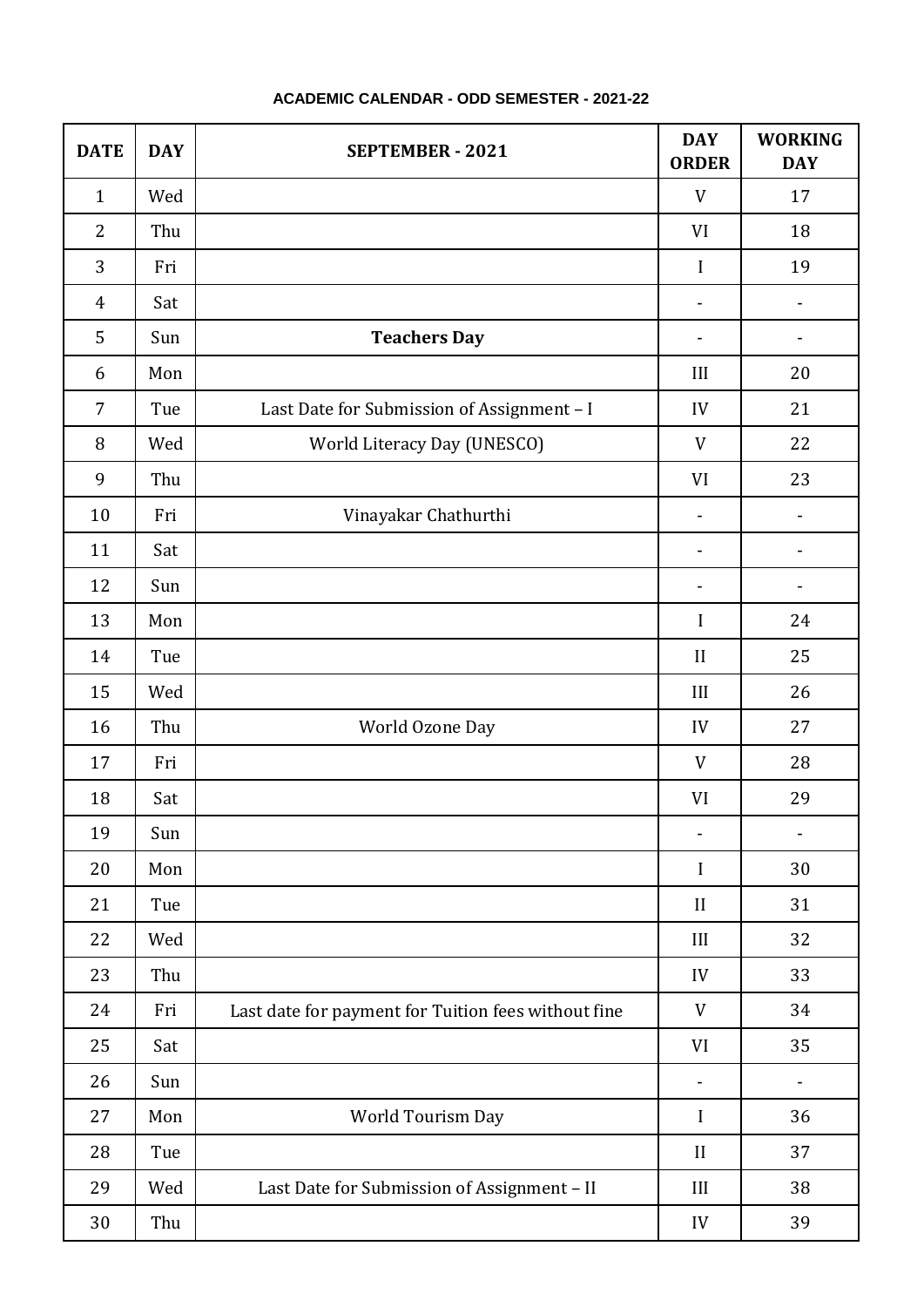| <b>DATE</b>    | <b>DAY</b> | OCTOBER - 2021                                                                      | <b>DAY</b><br><b>ORDER</b> | <b>WORKING</b><br><b>DAY</b> |
|----------------|------------|-------------------------------------------------------------------------------------|----------------------------|------------------------------|
| $\mathbf{1}$   | Fri        |                                                                                     | V                          | 40                           |
| $\overline{2}$ | Sat        | Gandhi Jayanthi                                                                     |                            | -                            |
| 3              | Sun        |                                                                                     |                            | -                            |
| 4              | Mon        |                                                                                     | VI                         | 41                           |
| 5              | Tue        |                                                                                     | I                          | 42                           |
| 6              | Wed        | Last date for Exam fees and submission of application<br>form without fine          | $\mathbf{I}$               | 43                           |
| $\overline{7}$ | Thu        |                                                                                     | III                        | 44                           |
| 8              | Fri        |                                                                                     | IV                         | 45                           |
| 9              | Sat        | Last date for payment for Tuition fees with fine                                    | V                          | 46                           |
| 10             | Sun        |                                                                                     |                            |                              |
| 11             | Mon        |                                                                                     | VI                         | 47                           |
| 12             | Tue        | Commencement of CIA Tests - I                                                       | $\mathbf I$                | 48                           |
| 13             | Wed        |                                                                                     | $\mathbf{I}$               | 49                           |
| 14             | Thu        | Ayutha Pooja                                                                        |                            |                              |
| 15             | Fri        | Vijaya Dasami                                                                       |                            |                              |
| 16             | Sat        |                                                                                     |                            |                              |
| 17             | Sun        | International Day for Eradication of Poverty                                        |                            |                              |
| 18             | Mon        |                                                                                     | III                        | 50                           |
| 19             | Tue        | Milad-un-Nabi                                                                       | $\overline{\phantom{a}}$   | $\overline{\phantom{0}}$     |
| 20             | Wed        |                                                                                     | IV                         | 51                           |
| 21             | Thu        |                                                                                     | V                          | 52                           |
| 22             | Fri        |                                                                                     | VI                         | 53                           |
| 23             | Sat        |                                                                                     | $\bf{I}$                   | 54                           |
| 24             | Sun        |                                                                                     |                            | -                            |
| 25             | Mon        | Last date for payment for Exam fees and submission of<br>application form with fine | $\mathbf{I}$               | 55                           |
| 26             | Tue        |                                                                                     | III                        | 56                           |
| 27             | Wed        | Last Date for Submission of Assignment - III                                        | IV                         | 57                           |
| 28             | Thu        |                                                                                     | V                          | 58                           |
| 29             | Fri        |                                                                                     | VI                         | 59                           |
| 30             | Sat        |                                                                                     | $\mathbf I$                | 60                           |
| 31             | Sun        |                                                                                     |                            |                              |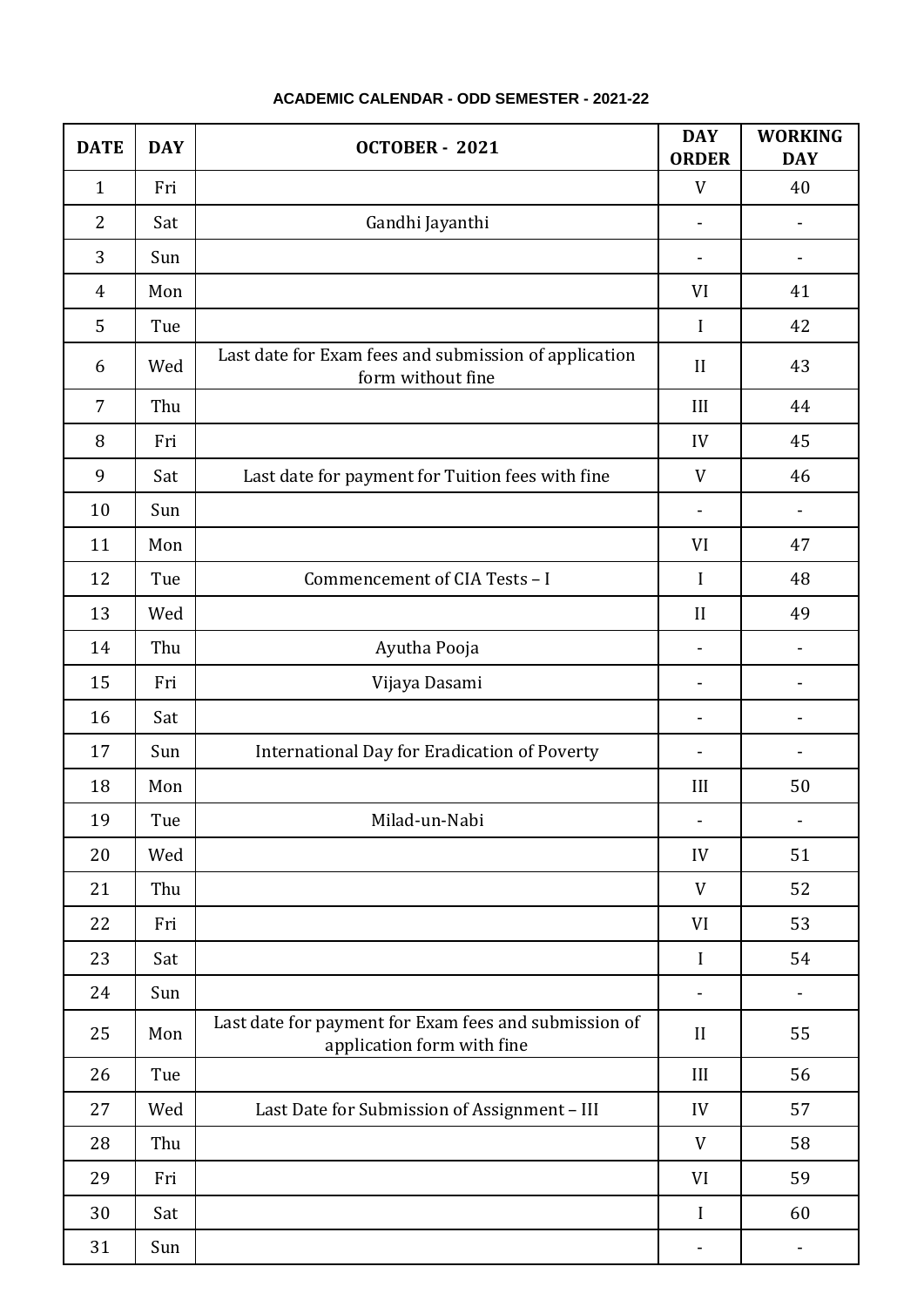| <b>DATE</b>    | <b>DAY</b> | NOVEMBER - 2021                 | <b>DAY</b><br><b>ORDER</b> | <b>WORKING</b><br><b>DAY</b> |
|----------------|------------|---------------------------------|----------------------------|------------------------------|
| $\mathbf{1}$   | Mon        |                                 | $\mathbf{I}$               | 61                           |
| $\overline{2}$ | Tue        |                                 | III                        | 62                           |
| 3              | Wed        |                                 |                            | -                            |
| $\overline{4}$ | Thu        | Deepavali                       | $\overline{\phantom{a}}$   |                              |
| 5              | Fri        |                                 | $\overline{\phantom{a}}$   |                              |
| 6              | Sat        |                                 | IV                         | 63                           |
| 7              | Sun        |                                 |                            |                              |
| 8              | Mon        | Declared as holiday due to rain |                            |                              |
| 9              | Tue        | Declared as holiday due to rain |                            |                              |
| 10             | Wed        | Declared as holiday due to rain |                            |                              |
| 11             | Thu        | Declared as holiday due to rain |                            | $\qquad \qquad \blacksquare$ |
| 12             | Fri        |                                 | III                        | 64                           |
| 13             | Sat        |                                 | IV                         | 65                           |
| 14             | Sun        |                                 |                            | $\qquad \qquad \blacksquare$ |
| 15             | Mon        |                                 | $\ensuremath{\text{V}}$    | 66                           |
| 16             | Tue        |                                 | VI                         | 67                           |
| 17             | Wed        |                                 | $\mathbf I$                | 68                           |
| 18             | Thu        | Declared as holiday due to rain |                            |                              |
| 19             | Fri        | Commencement of CIA Tests - II  | $\rm III$                  | 69                           |
| 20             | Sat        |                                 | IV                         | 70                           |
| 21             | Sun        |                                 | $\overline{\phantom{a}}$   | -                            |
| 22             | Mon        |                                 | V                          | 71                           |
| 23             | Tue        |                                 | VI                         | 72                           |
| 24             | Wed        |                                 | $\mathbf I$                | 73                           |
| 25             | Thu        |                                 | $\mathbf{I}$               | 74                           |
| 26             | Fri        | Declared as holiday due to rain | $\overline{\phantom{a}}$   | $\qquad \qquad \blacksquare$ |
| 27             | Sat        | Declared as holiday due to rain | $\overline{\phantom{a}}$   | $\qquad \qquad \blacksquare$ |
| 28             | Sun        |                                 | $\overline{\phantom{a}}$   | $\qquad \qquad \blacksquare$ |
| 29             | Mon        | Declared as holiday due to rain | $\blacksquare$             | -                            |
| 30             | Tue        |                                 | VI                         | 75                           |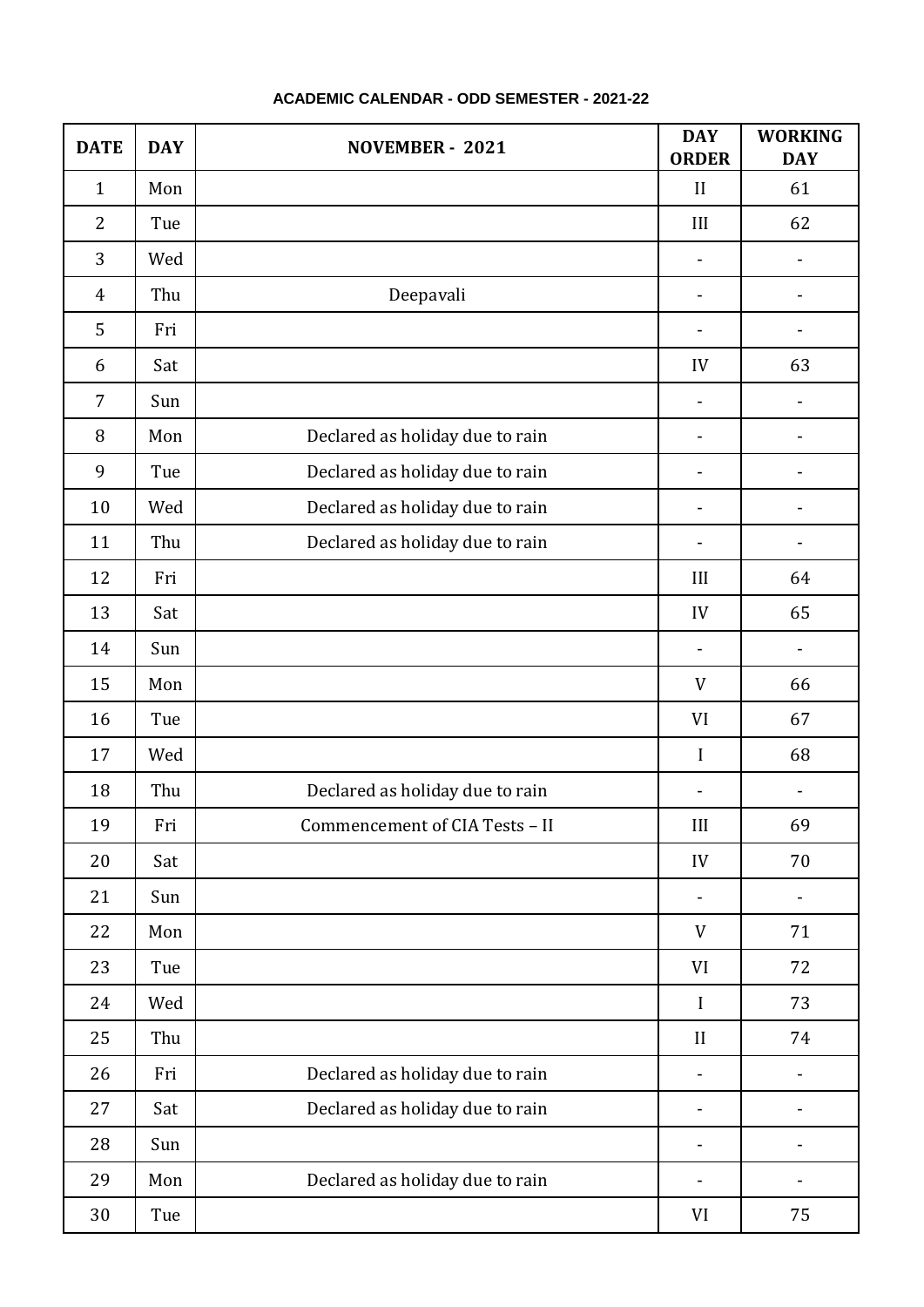| <b>DATE</b>    | <b>DAY</b> | DECEMBER - 2021                          | <b>DAY</b><br><b>ORDER</b>      | <b>WORKING</b><br><b>DAY</b> |
|----------------|------------|------------------------------------------|---------------------------------|------------------------------|
| $\mathbf{1}$   | Wed        | <b>World AIDS Day</b>                    | $\mathbf I$                     | 76                           |
| $\overline{2}$ | Thu        | Publication of CIA                       | $\prod$                         | 77                           |
| 3              | Fri        |                                          | III                             | 78                           |
| $\overline{4}$ | Sat        |                                          | IV                              | 79                           |
| 5              | Sun        |                                          |                                 | $\overline{\phantom{0}}$     |
| 6              | Mon        | Last date of payment of condonation fees | $\ensuremath{\text{V}}$         | 80                           |
| $\overline{7}$ | Tue        |                                          | VI                              | 81                           |
| $\, 8$         | Wed        |                                          | $\mathbf I$                     | 82                           |
| 9              | Thu        |                                          | $\rm II$                        | 83                           |
| 10             | Fri        | Human Rights Day                         | $\coprod$                       | 84                           |
| 11             | Sat        |                                          | IV                              | 85                           |
| 12             | Sun        |                                          | $\qquad \qquad \blacksquare$    | $\qquad \qquad \blacksquare$ |
| 13             | Mon        |                                          | V                               | 86                           |
| 14             | Tue        |                                          | VI                              | 87                           |
| 15             | Wed        |                                          | $\mathbf I$                     | 88                           |
| 16             | Thu        |                                          | $\rm II$                        | 89                           |
| 17             | Fri        |                                          | $\coprod$                       | 90                           |
| 18             | Sat        |                                          | IV                              | 91                           |
| 19             | Sun        |                                          | $\overline{\phantom{a}}$        | $\overline{\phantom{a}}$     |
| 20             | Mon        |                                          | $\mathbf V$                     | 92                           |
| 21             | Tue        |                                          | $\ensuremath{\text{VI}}\xspace$ | 93                           |
| 22             | Wed        |                                          | $\bf I$                         | 94                           |
| 23             | Thu        |                                          | $\rm II$                        | 95                           |
| 24             | Fri        |                                          | $\rm III$                       | 96                           |
| 25             | Sat        | Christmas                                | $\overline{\phantom{a}}$        | $\overline{\phantom{0}}$     |
| 26             | Sun        |                                          | ۰.                              | -                            |
| 27             | Mon        |                                          | IV                              | 97                           |
| 28             | Tue        |                                          | V                               | 98                           |
| 29             | Wed        |                                          | VI                              | 99                           |
| 30             | Thu        |                                          | $\bf I$                         | $100\,$                      |
| 31             | Fri        |                                          | $\rm II$                        | $101\,$                      |